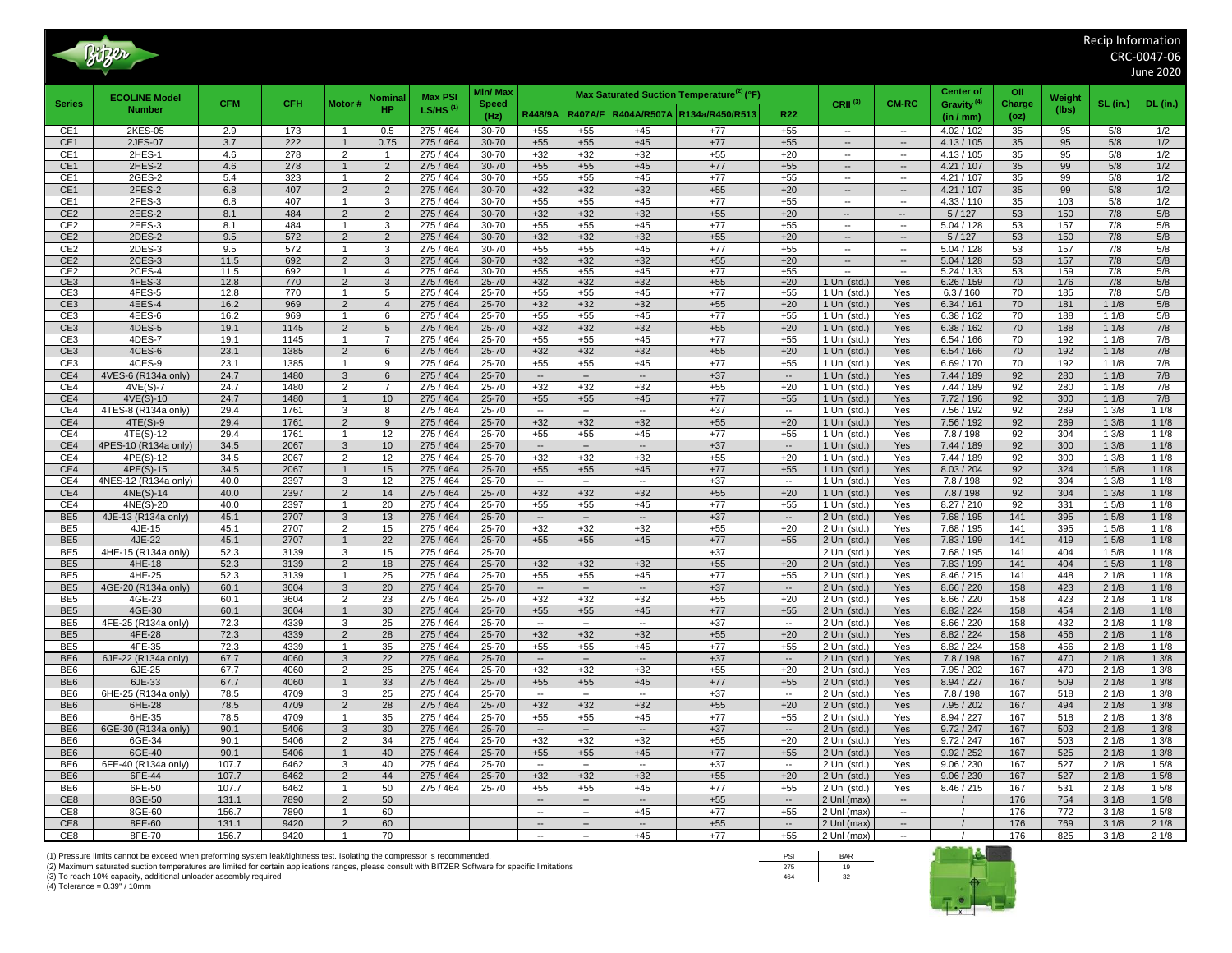

|                      |                                    |              |              |                                  | Nominal         | <b>Max PSI</b>             | Min/ Max             |                                                                                            |                  |                                                      | Max $\text{SST}^{(2)}$ |                                                      |                                    | Center of                           | Oil            | Weight     |                                                      |                                    |
|----------------------|------------------------------------|--------------|--------------|----------------------------------|-----------------|----------------------------|----------------------|--------------------------------------------------------------------------------------------|------------------|------------------------------------------------------|------------------------|------------------------------------------------------|------------------------------------|-------------------------------------|----------------|------------|------------------------------------------------------|------------------------------------|
| <b>Series</b>        | CO <sub>2</sub> Model Numbers      | <b>CFM</b>   | <b>CFH</b>   | Motor #                          | <b>HP</b>       | LS/HS $(1)$                | <b>Speed</b><br>(Hz) |                                                                                            | Oil Type         |                                                      | $(^{\circ}F)$          | $CR^{(3)}$                                           | <b>CM-RC</b>                       | Gravity <sup>(4)</sup><br>(in / mm) | Charge<br>(oz) | (lbs)      | SL (in.)                                             | <b>DL</b> (in.)                    |
| CH1(SL)              | 2MSL-07K                           | 1.2          | 69.1         |                                  | 0.75            | 435 / 769                  | 30-75                | $\overline{\phantom{a}}$<br>$\overline{\phantom{a}}$                                       | BSE85K           |                                                      | $+5$                   | 10-100%                                              | $\overline{\phantom{a}}$           |                                     | 35             | 104        | 5/8                                                  | 1/2                                |
| CH1 (SL)             | 2KSL-1K                            | 1.9          | 115.3        | $\mathbf{1}$                     | $\overline{1}$  | 435 / 769                  | 30-75                | $\overline{\phantom{a}}$<br>$\overline{\phantom{a}}$                                       | BSE85K           | $\overline{\phantom{a}}$                             | $+5$                   | 10-100%                                              | $\overline{\phantom{a}}$           |                                     | 35             | 104        | 5/8                                                  | 1/2                                |
| CH1 (SL)             | 2JSL-2K                            | 2.5          | 148.1        | $\overline{1}$                   | $\overline{2}$  | 435 / 769                  | 30-75                | $\overline{\phantom{a}}$<br>$\overline{\phantom{a}}$                                       | BSE85K           | $\overline{\phantom{a}}$                             | $+5$                   | 10-100%                                              | $\overline{a}$                     |                                     | 35             | 106        | 5/8                                                  | 1/2                                |
| CH1 (SL)             | 2HSL-3K                            | 3.1          | 185          | $\overline{1}$                   | $\mathbf{3}$    | 435 / 769                  | 30-75                | $\overline{\phantom{a}}$<br>$\overline{\phantom{a}}$                                       | BSE85K           | $\overline{\phantom{a}}$                             | $+5$                   | 10-100%                                              | $\overline{\phantom{a}}$           |                                     | 35             | 110        | 5/8                                                  | 1/2                                |
| CH <sub>1</sub> (SL) | 2GSL-3K                            | 3.6          | 215.4        | $\overline{1}$                   | 3               | 435 / 769                  | 30-75                | $\overline{\phantom{a}}$<br>$\overline{\phantom{a}}$                                       | BSE85K           | $\overline{\phantom{a}}$                             | $+5$                   | 10-100%                                              | $\overline{\phantom{a}}$           |                                     | 35             | 115        | 5/8                                                  | 1/2                                |
| CH <sub>1</sub> (SL) | 2FSL-4K                            | 4.5          | 271.1        |                                  | $\overline{4}$  | 435 / 769                  | 30-75                |                                                                                            | BSE85K           |                                                      | $+5$                   | 10-100%                                              |                                    |                                     | 35             | 117        | 5/8                                                  | 1/2                                |
| CH <sub>2</sub> (SL) | 2ESL-4K                            | 5.5          | 332.8        | -1                               | $\overline{4}$  | 435 / 769                  | 30-75                | $\overline{\phantom{a}}$<br>$\overline{\phantom{a}}$                                       | BSE85K           | --                                                   | $+5$                   | −−                                                   | $\overline{\phantom{a}}$           |                                     | 53             | 171        | 7/8                                                  | 5/8                                |
| CH <sub>2</sub> (SL) | 2DSL-5K                            | 6.6          | 393.2        |                                  | 5               | 435 / 769                  | 30-75                | $\sim$<br>$\sim$                                                                           | BSE85K           | $\overline{\phantom{a}}$                             | $+5$                   | $\overline{a}$                                       | $\overline{a}$                     |                                     | 53             | 171        | 7/8                                                  | 5/8                                |
| CH <sub>2</sub> (SL) | 2CSL-6K                            | 7.9          | 475.7        | $\overline{1}$                   | 6               | 435 / 769                  | 30-75                | $\overline{\phantom{a}}$<br>$\overline{\phantom{a}}$                                       | BSE85K           | $\overline{\phantom{a}}$                             | $+5$                   | $\overline{\phantom{a}}$                             | $\overline{\phantom{a}}$           |                                     | 53             | 171        | 7/8                                                  | 5/8                                |
| CH <sub>3</sub> (SL) | 4FSL-7K                            | 8.8          | 528.7        | $\overline{1}$                   | $\overline{7}$  | 435 / 769                  | 25-70                | $\sim$<br>$\overline{\phantom{a}}$                                                         | BSE85K           | $\overline{\phantom{a}}$                             | $+5$                   | $\overline{a}$                                       | $\overline{a}$                     |                                     | 70             | 207        | 1.125                                                | 5/8                                |
| CH3 (SL)             | 4ESL-9K                            | 11.1         | 665.5        | $\overline{1}$                   | 9               | 435 / 769                  | 25-70                | $\overline{\phantom{a}}$<br>$\overline{\phantom{a}}$                                       | BSE85K           | $\overline{\phantom{a}}$                             | $+5$                   | $\overline{\phantom{a}}$                             | $\overline{\phantom{a}}$           |                                     | 70             | 208        | 1.125                                                | 5/8                                |
| CH <sub>3</sub> (SL) | 4DSL-10K                           | 13.1         | 786.3        | $\overline{1}$                   | 10              | 435 / 769                  | 25-70                | $\overline{\phantom{a}}$<br>$\overline{\phantom{a}}$                                       | BSE85K           | $\overline{\phantom{a}}$                             | $+5$                   | $\overline{\phantom{a}}$                             | $\overline{\phantom{a}}$           |                                     | 70             | 208        | 1.125                                                | 5/8                                |
| CH3 (SL)             | 4CSL-12K                           | 15.9         | 951.5        | $\overline{1}$                   | 12              | 435 / 769                  | 25-70                | $\overline{\phantom{a}}$                                                                   | BSE85K           | $\overline{\phantom{a}}$                             | $+5$                   |                                                      | $\overline{a}$                     |                                     | 70             | 220        | 1.125                                                | 5/8                                |
| CH4 (SL)             | 4VSL-15K                           | 20.6         | 1233         |                                  | 15              | 435 / 769                  | 25-70                | $\overline{\phantom{a}}$<br>$\overline{\phantom{a}}$                                       | BSE85K           | $\overline{\phantom{a}}$                             | $+5$                   | --                                                   | $\overline{\phantom{a}}$           |                                     | 92             | 338        | 1.125                                                | 7/8                                |
| CH4 (SL)             | 4TSL-20K                           | 24.5<br>28.7 | 1468         | $\overline{1}$                   | 20<br>25        | 435 / 769                  | 25-70                | $\overline{\phantom{a}}$<br>$\overline{\phantom{a}}$                                       | BSE85K           | $\overline{\phantom{a}}$                             | $+5$                   | $\overline{a}$                                       | $\overline{a}$                     |                                     | 92<br>92       | 338<br>377 | 13/8                                                 | 11/8                               |
| CH4 (SL)<br>CH4 (SL) | 4PSL-25K<br>4NSL-30K               | 33.3         | 1723<br>1998 | $\mathbf{1}$                     | 30              | 435 / 769<br>435 / 769     | 25-70<br>25-70       | $\overline{\phantom{a}}$<br>$\overline{\phantom{a}}$<br>$\overline{\phantom{a}}$<br>$\sim$ | BSE85K<br>BSE85K | $\overline{\phantom{a}}$<br>$\overline{\phantom{a}}$ | $+5$<br>$+5$           | $\overline{\phantom{a}}$<br>$\overline{\phantom{a}}$ | $\overline{\phantom{a}}$<br>$\sim$ |                                     | 92             | 377        | 13/8<br>13/8                                         | 11/8<br>11/8                       |
| CME1                 | 2MME-07K                           | 1.2          | 69.1         | $\overline{2}$                   | 0.75            | 1450 / 1450                | 30-75                | $\overline{\phantom{a}}$<br>$\overline{\phantom{a}}$                                       | BSE85K           | $\overline{\phantom{a}}$                             | $+5$                   | --                                                   | $\overline{\phantom{a}}$           |                                     | 42             | 174        | 5/8                                                  | 1/2                                |
| CME1                 | 2MME-1K                            | 1.2          | 69.1         | $\mathbf{1}$                     | $\overline{1}$  | 1450 / 1450                | 30-75                | $\overline{\phantom{a}}$<br>$\overline{\phantom{a}}$                                       | BSE85K           | $\overline{\phantom{a}}$                             | $+32$                  | $\overline{\phantom{a}}$                             | $\overline{\phantom{a}}$           |                                     | 42             | 179        | 5/8                                                  | 1/2                                |
| CME1                 | 2KME-1K                            | 1.9          | 115.3        | $\overline{2}$                   | $\mathbf{1}$    | 1450 / 1450                | 30-75                | $\overline{\phantom{a}}$<br>$\overline{\phantom{a}}$                                       | BSE85K           | $\overline{\phantom{a}}$                             | $+5$                   | $\overline{\phantom{a}}$                             | $\overline{\phantom{a}}$           |                                     | 42             | 179        | 5/8                                                  | 1/2                                |
| CME1                 | 2KME-2K                            | 1.9          | 115.3        | $\mathbf{1}$                     | $\overline{2}$  | 1450 / 1450                | 30-75                | $\overline{\phantom{a}}$<br>$\overline{\phantom{a}}$                                       | BSE85K           | $\overline{\phantom{a}}$                             | $+32$                  | $\overline{\phantom{a}}$                             | $\overline{\phantom{a}}$           |                                     | 42             | 183        | 5/8                                                  | 1/2                                |
| CME1                 | 2JME-2K                            | 2.5          | 148.1        | 2                                | $\overline{2}$  | 1450 / 1450                | 30-75                | $\overline{\phantom{a}}$<br>$\overline{\phantom{a}}$                                       | BSE85K           | $\overline{\phantom{a}}$                             | $+5$                   | $\overline{\phantom{a}}$                             | $\overline{\phantom{a}}$           |                                     | 42             | 183        | 5/8                                                  | 1/2                                |
| CME1                 | 2JME-3K                            | 2.5          | 148.1        | $\overline{1}$                   | 3               | 1450 / 1450                | 30-75                | $\overline{\phantom{a}}$<br>$\overline{\phantom{a}}$                                       | BSE85K           | $\overline{\phantom{a}}$                             | $+32$                  | $\overline{\phantom{a}}$                             | $\overline{\phantom{a}}$           |                                     | 42             | 187        | 5/8                                                  | 1/2                                |
| CME1                 | 2HME-3K                            | 3.1          | 185          | $\overline{2}$                   | 3               | 1450 / 1450                | 30-75                | $\overline{\phantom{a}}$<br>$\overline{\phantom{a}}$                                       | BSE85K           | $\overline{\phantom{a}}$                             | $+5$                   | $\overline{\phantom{a}}$                             | $\overline{\phantom{a}}$           |                                     | 42             | 187        | 5/8                                                  | 1/2                                |
| CME <sub>1</sub>     | 2HME-4K                            | 3.1          | 185          | $\overline{1}$                   | $\overline{4}$  | 1450 / 1450                | 30-75                | $\overline{\phantom{a}}$<br>$\overline{\phantom{a}}$                                       | BSE85K           | $\sim$                                               | $+32$                  | $\overline{a}$                                       | $\sim$                             |                                     | 42             | 192        | 5/8                                                  | 1/2                                |
| CME1                 | 2GME-3K                            | 3.6          | 215.4        | $\overline{2}$                   | $\mathbf{3}$    | 1450 / 1450                | 30-75                | $\overline{\phantom{a}}$<br>$\overline{\phantom{a}}$                                       | BSE85K           | $\overline{\phantom{a}}$                             | $+5$                   | $\overline{\phantom{a}}$                             | $\overline{\phantom{a}}$           |                                     | 42             | 192        | 5/8                                                  | 1/2                                |
| CME1                 | 2GME-4K                            | 3.6          | 215.4        | $\overline{1}$                   | $\overline{4}$  | 1450 / 1450                | 30-75                | $\overline{\phantom{a}}$<br>$\overline{\phantom{a}}$                                       | BSE85K           | $\overline{\phantom{a}}$                             | $+32$                  | $\overline{a}$                                       | $\overline{\phantom{a}}$           |                                     | 42             | 196        | 5/8                                                  | 1/2                                |
| CME1                 | 2FME-4K                            | 4.5          | 271.1        | $\overline{2}$                   | $\overline{4}$  | 1450 / 1450                | 30-75                | $\overline{\phantom{a}}$<br>$\overline{\phantom{a}}$                                       | BSE85K           | $\overline{\phantom{a}}$                             | $+5$                   | $\overline{\phantom{a}}$                             | $\overline{\phantom{a}}$           |                                     | 42             | 196        | 5/8                                                  | 1/2                                |
| CME <sub>1</sub>     | 2FME-5K                            | 4.5          | 271.1        | $\mathbf{1}$                     | 5               | 1450 / 1450                | 30-75                | $\overline{\phantom{a}}$<br>$\overline{\phantom{a}}$                                       | BSE85K           | $\overline{\phantom{a}}$                             | $+32$                  | $\overline{\phantom{a}}$                             | $\overline{\phantom{a}}$           |                                     | 42             | 201        | 5/8                                                  | 1/2                                |
| CME <sub>2</sub>     | 2EME-4K                            | 5.5          | 332.8        | $\overline{2}$                   | $\overline{4}$  | 1450 / 1450                | $30 - 75$            | $\overline{\phantom{a}}$<br>$\overline{\phantom{a}}$                                       | BSE85K           | $\overline{\phantom{a}}$                             | $+5$                   | $\overline{\phantom{a}}$                             | --                                 |                                     | 42             | 201        | 7/8                                                  | 5/8                                |
| CME <sub>2</sub>     | 2EME-5K                            | 5.5          | 332.8        | -1                               | 5               | 1450 / 1450                | 30-75                | $\overline{\phantom{a}}$<br>$\overline{\phantom{a}}$                                       | BSE85K           | $\overline{\phantom{a}}$                             | $+32$                  | --                                                   | $\overline{\phantom{a}}$           |                                     | 42             | 205        | 7/8                                                  | 5/8                                |
| CME <sub>2</sub>     | 2DME-5K                            | 6.6          | 393.2        | $\overline{2}$                   | $5\phantom{.0}$ | 1450 / 1450                | 30-75                | $\overline{\phantom{a}}$<br>$\overline{\phantom{a}}$                                       | BSE85K           | $\overline{\phantom{a}}$                             | $+5$                   | $\overline{a}$                                       | $\overline{\phantom{a}}$           |                                     | 42             | 205        | 7/8                                                  | 5/8                                |
| CME <sub>2</sub>     | 2DME-7K                            | 6.6          | 393.2        | $\mathbf{1}$                     | $\overline{7}$  | 1450 / 1450                | 30-75                | $\overline{\phantom{a}}$<br>$\overline{\phantom{a}}$                                       | BSE85K           | $\overline{\phantom{a}}$                             | $+32$                  | $\overline{\phantom{a}}$                             | $\overline{\phantom{a}}$           |                                     | 42             | 205        | 7/8                                                  | 5/8                                |
| CKHE2                | 2MTE-4K                            | 2.3          | 139          | $\overline{2}$                   | $\overline{4}$  | 1450 / 2320                | 30-75                | $\overline{\phantom{a}}$<br>$\sim$                                                         | BSE85K           | $\sim$                                               | $+32$                  | $\overline{\phantom{a}}$                             | $\overline{\phantom{a}}$           |                                     | 42             | 207        | $\overline{\phantom{a}}$                             | $\overline{\phantom{a}}$           |
| CKHE2                | 2MTE-5K                            | 2.3          | 139          | $\overline{1}$                   | 5               | 1450 / 2320                | 30-75                | $\overline{\phantom{a}}$<br>$\overline{\phantom{a}}$                                       | BSE85K           | $\overline{\phantom{a}}$                             | $+68$                  | --                                                   | $\overline{\phantom{a}}$           |                                     | 42             | 209        | $\overline{\phantom{a}}$                             | $\overline{\phantom{a}}$           |
| CKHE2                | 2KTE-5K                            | 3.4          | 205          | $\overline{2}$                   | 5               | 1450 / 2320                | 30-75                | $\overline{\phantom{a}}$<br>$\overline{\phantom{a}}$                                       | BSE85K           | $\overline{\phantom{a}}$                             | $+32$                  | $\overline{\phantom{a}}$                             | $\overline{\phantom{a}}$           |                                     | 42             | 205        | $\overline{\phantom{a}}$                             | $\overline{\phantom{a}}$           |
| CKHE2                | 2KTE-7K                            | 3.4          | 205          |                                  | $\overline{7}$  | 1450 / 2320                | 30-75                | $\overline{\phantom{a}}$                                                                   | BSE85K           |                                                      | $+68$                  |                                                      | $\overline{\phantom{a}}$           |                                     | 42             | 211        | $\overline{\phantom{a}}$                             |                                    |
| CKHE3                | 4PTE-6K                            | 3.1          | 183          | $\overline{2}$                   | 6               | 1450 / 2320                | $25 - 70$            | $\overline{\phantom{a}}$<br>$\overline{\phantom{a}}$                                       | BSE85K           | $\overline{\phantom{a}}$                             | $+32$                  | 25-100%                                              | Yes                                |                                     | 70             | 254        | $\overline{\phantom{a}}$                             | $\overline{\phantom{a}}$           |
| CKHE3                | 4PTE-7K                            | 3.1          | 183          | $\overline{1}$                   | $\overline{7}$  | 1450 / 2320                | 25-70                | $\overline{\phantom{a}}$<br>$\overline{\phantom{a}}$                                       | BSE85K           | $\overline{\phantom{a}}$                             | $+68$                  | 25-100%                                              | Yes                                |                                     | 70             | 260        | $\overline{\phantom{a}}$                             |                                    |
| CKHE3                | 4MTE-7K                            | 4.6          | 277          | $\overline{2}$                   | $\overline{7}$  | 1450 / 2320                | 25-70                | $-$<br>$\overline{a}$                                                                      | BSE85K           | $\overline{\phantom{a}}$                             | $+32$                  | 25-100%                                              | Yes                                |                                     | 70             | 260        | $\overline{\phantom{a}}$                             | $\overline{\phantom{a}}$           |
| CKHE3<br>CKHE3       | <b>4MTE-10K</b>                    | 4.6<br>6.8   | 277<br>409   | $\overline{1}$<br>$\overline{2}$ | 10              | 1450 / 2320<br>1450 / 2320 | 25-70<br>25-70       | $\sim$<br>$\sim$<br>$\overline{\phantom{a}}$<br>$\overline{\phantom{a}}$                   | BSE85K<br>BSE85K | $\overline{a}$<br>$\overline{\phantom{a}}$           | $+68$<br>$+32$         | 25-100%                                              | Yes<br>Yes                         |                                     | 70<br>70       | 265<br>265 | $\overline{\phantom{a}}$<br>$\overline{\phantom{a}}$ | $\sim$<br>$\overline{\phantom{a}}$ |
| CKHE3                | <b>4KTE-10K</b><br><b>4KTE-12K</b> | 6.8          | 409          | -1                               | 10<br>10        | 1450 / 2320                | $25 - 70$            | $\overline{\phantom{a}}$<br>$\overline{\phantom{a}}$                                       | BSE85K           | $\overline{\phantom{a}}$                             | $+68$                  | 25-100%<br>25-100%                                   | Yes                                |                                     | 70             | 267        | $\overline{\phantom{a}}$                             | $\overline{\phantom{a}}$           |
| CKHE4                | 4JTE-10K                           | 6.6          | 395          | $\overline{2}$                   | 10              | 1450 / 2320                | 25-70                | $\overline{\phantom{a}}$<br>$\overline{\phantom{a}}$                                       | BSE85K           | $\overline{\phantom{a}}$                             | $+32$                  | 25-100%                                              | Yes                                |                                     | 92             | 396        | $\overline{\phantom{a}}$                             | $\overline{\phantom{a}}$           |
| CKHE4                | 4JTE-15K                           | 6.6          | 395          |                                  | 15              | 1450 / 2320                | 25-70                | $\overline{\phantom{a}}$<br>$\overline{\phantom{a}}$                                       | BSE85K           | $\overline{\phantom{a}}$                             | $+68$                  | 25-100%                                              | Yes                                |                                     | 92             | 402        | $\overline{\phantom{a}}$                             | $\overline{\phantom{a}}$           |
| CKHE4                | 4HTE-15K                           | 8.5          | 512          | $\overline{2}$                   | 15              | 1450 / 2320                | 25-70                | $\overline{\phantom{a}}$<br>$\overline{\phantom{a}}$                                       | BSE85K           | $\overline{\phantom{a}}$                             | $+32$                  | 25-100%                                              | Yes                                |                                     | 92             | 402        | $\overline{\phantom{a}}$                             | $\overline{\phantom{a}}$           |
| CKHE4                | 4HTE-20K                           | 8.5          | 512          |                                  | 20              | 1450 / 2320                | 25-70                | $\overline{\phantom{a}}$<br>$\overline{\phantom{a}}$                                       | BSE85K           | $\overline{\phantom{a}}$                             | $+68$                  | 25-100%                                              | Yes                                |                                     | 92             | 413        | $\overline{\phantom{a}}$                             | $\overline{\phantom{a}}$           |
| CKHE4                | 4GTE-20K                           | 10.7         | 639          | 2                                | 20              | 1450 / 2320                | 25-70                | $\overline{\phantom{a}}$<br>$\overline{\phantom{a}}$                                       | BSE85K           | $\overline{\phantom{a}}$                             | $+32$                  | 25-100%                                              | Yes                                |                                     | 92             | 413        | $\overline{\phantom{a}}$                             | $\mathbf{L}$                       |
| CKHE4                | 4GTE-30K                           | 10.7         | 639          |                                  | 30              | 1450 / 2320                | 25-70                | $\overline{\phantom{a}}$                                                                   | BSE85K           |                                                      | $+68$                  | 25-100%                                              | Yes                                |                                     | 92             | 466        | $\overline{\phantom{a}}$                             |                                    |
| CKHE4                | 4FTE-20K                           | 12.4         | 745          | $\overline{2}$                   | 20              | 1450 / 2320                | 25-70                | $\overline{\phantom{a}}$<br>$\overline{\phantom{a}}$                                       | BSE85K           | $\overline{\phantom{a}}$                             | $+32$                  | 25-100%                                              | Yes                                |                                     | 92             | 413        | $\overline{\phantom{a}}$                             | $\overline{\phantom{a}}$           |
| CKHE4                | 4FTE-30K                           | 12.4         | 745          | $\mathbf{1}$                     | 30              | 1450 / 2320                | 25-70                | $\overline{\phantom{a}}$<br>$\overline{\phantom{a}}$                                       | BSE85K           | $\overline{\phantom{a}}$                             | $+68$                  | 25-100%                                              | Yes                                | $\prime$                            | 92             | 466        | $\overline{\phantom{a}}$                             | $\ddotsc$                          |
| CKHE4                | 4DTE-25K                           | 15.7         | 939          | $\overline{2}$                   | 25              | 1450 / 2320                | 25-70                | $\overline{\phantom{a}}$<br>$\overline{\phantom{a}}$                                       | BSE85K           | $\overline{\phantom{a}}$                             | $+32$                  | 25-100%                                              | Yes                                |                                     | 92             | 466        | $\overline{\phantom{a}}$                             | $\overline{\phantom{a}}$           |
| CKHE4                | 4CTC-30K                           | 18.5         | 1109         | 2                                | 30              | 1450 / 2320                | 25-70                | $\sim$<br>$\sim$                                                                           | BSE85K           | $\overline{a}$                                       | $+32$                  | 25-100%                                              | Yes                                |                                     | 92             | 466        | $\sim$                                               | $\sim$                             |
| CKHE5                | 6FTE-35K                           | 18.5         | 1112         | $\overline{2}$                   | 20              | 1450 / 2320                | 25-70                | $\overline{\phantom{a}}$<br>$\overline{\phantom{a}}$                                       | BSE85K           | $\overline{\phantom{a}}$                             | $+32$                  | 10-100%                                              | Yes                                |                                     | 99             | 514        | $\overline{\phantom{a}}$                             | $\overline{\phantom{a}}$           |
| CKHE5                | 6FTE-50K                           | 18.5         | 1112         | -1                               | 30              | 1450 / 2320                | $25 - 70$            | $\sim$<br>$\overline{\phantom{a}}$                                                         | BSE85K           | $\overline{\phantom{a}}$                             | $+68$                  | 10-100%                                              | Yes                                |                                     | 99             | 536        | $\overline{\phantom{a}}$                             | $\overline{\phantom{a}}$           |
| CKHE5                | 6DTE-40K                           | 21.6         | 1293         | $\mathcal{P}$                    | 20              | 1450 / 2320                | 25-70                | $\overline{\phantom{a}}$<br>$\sim$                                                         | BSE85K           | $\overline{\phantom{a}}$                             | $+32$                  | 10-100%                                              | Yes                                |                                     | 99             | 525        | $\overline{\phantom{a}}$                             | $\overline{\phantom{a}}$           |
| CKHE5                | 6DTE-50K                           | 21.6         | 1293         |                                  | 30              | 1450 / 2320                | 25-70                | --                                                                                         | BSE85K           | $\overline{\phantom{a}}$                             | $+68$                  | 10-100%                                              | Yes                                |                                     | 99             | 534        | $\overline{\phantom{a}}$                             | $\overline{\phantom{a}}$           |
| CKHE5                | 6CTE-50K                           | 27.1         | 1628         | $\overline{2}$                   | 25              | 1450 / 2320                | 25-70                | $\overline{\phantom{a}}$<br>$\overline{\phantom{a}}$                                       | BSE85K           |                                                      | $+32$                  | 10-100%                                              | Yes                                |                                     | 99             | 531        | $\overline{\phantom{a}}$                             |                                    |

2320 160

(1) Pressure limits cannot be exceed when preforming system leak/tightness test. Isolating the compressor is recommended.<br>(2) Maximum saturated suction temperatures are limited for certain applications ranges, please consu